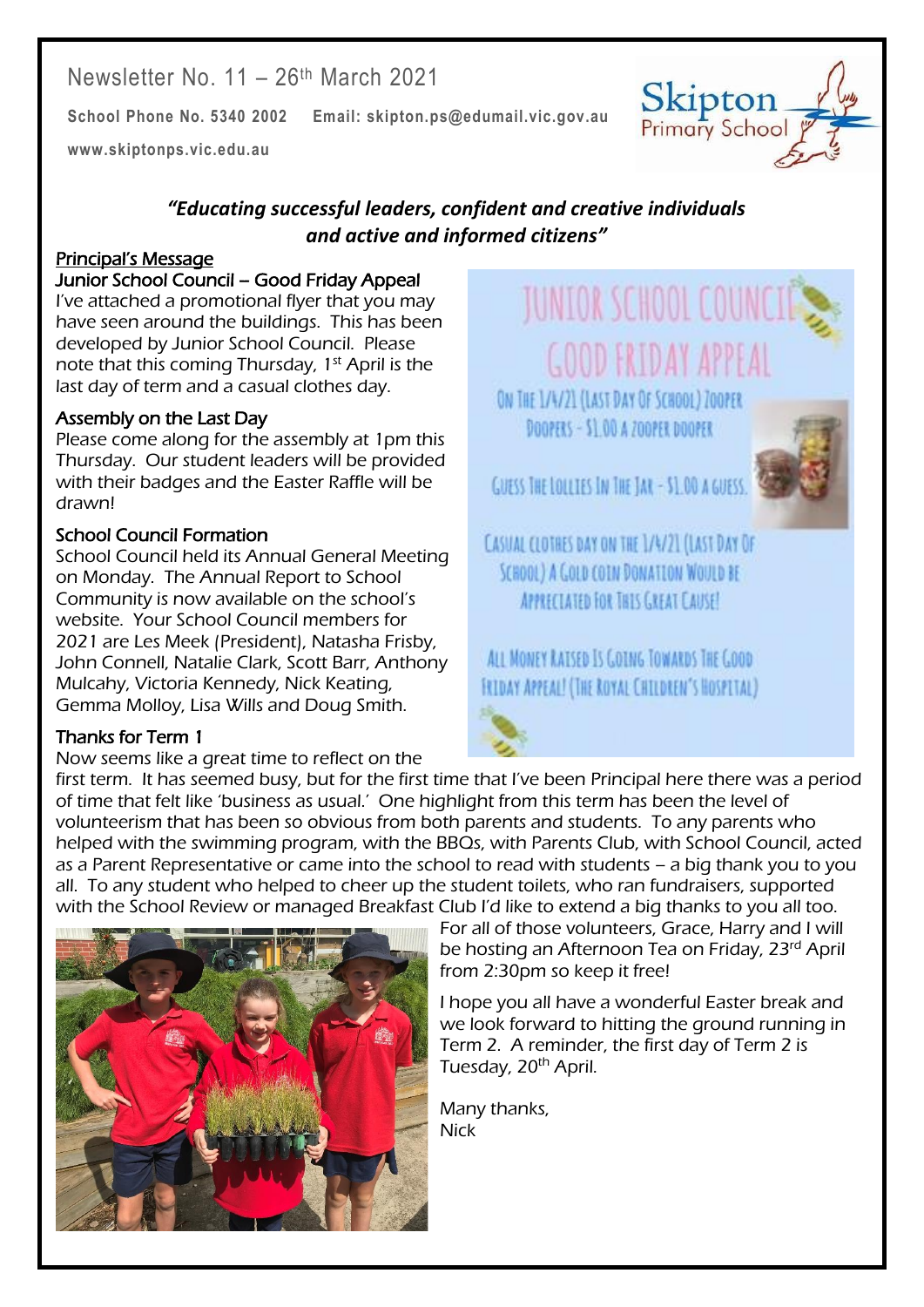#### The Next Four Learning Weeks @ Skipton:

| Term 1 Week 10       |                                                                    |  |  |  |
|----------------------|--------------------------------------------------------------------|--|--|--|
| Thu Apr 1st          | Casual Clothes Day (details to come)                               |  |  |  |
|                      | Assembly & Presentation of Badges (1pm)                            |  |  |  |
|                      | Last Day of Term 1 (1:30pm finish)                                 |  |  |  |
| Term 2 Week 1        |                                                                    |  |  |  |
| Mon Apr 19th         | Student-Free Day                                                   |  |  |  |
| Tue Apr 20th         | First Day of Term 2 for students                                   |  |  |  |
| Fri Apr 23rd         | Volunteers Afternoon Tea (2:30pm)                                  |  |  |  |
| Term 2 Week 2        |                                                                    |  |  |  |
| Mon Apr 26th and Tue | <b>Parent Teacher Conferences</b>                                  |  |  |  |
| Apr 27th             |                                                                    |  |  |  |
| Wed Apr 28th         | <b>Cross Country</b>                                               |  |  |  |
| Term 2 Week 3        |                                                                    |  |  |  |
| $3rd$ May            | T&L Sub-committee (3:30pm) and Environment Sub-committee (4:30pm)  |  |  |  |
| 4 <sup>th</sup> May  | Finance Sub-Committee (8:30am) and Policies Sub-committee (9:15am) |  |  |  |

## **Sustainability**

Dear Parents / Carers on Tuesday March 30 Grades 2-4 will be planting at Stewart Park as part of our sustainability program. I am looking for at least 2 Helpers for each class. Grade 4 from 11.40am-12.35pm and Grade 2-3 2.20pm-3.25pm. It is recommended that students bring coats and boots to school for this activity.

Georgie Green

# *Net Set Go!!*

Net Set Go will once again be running in Term 2 2021. Net Set Go is aimed at Primary School aged children who are wishing to learn all about netball. It is a great way to learn the basics and practice until you are ready for real match conditions. Coaches this year are Erin Fletcher (0400998723) and Liz Barr (0406240447) who will walk the students from school to the Recreation Reserve on a Thursday afternoon, starting on Thursday the 22<sup>nd</sup> of April. Parents will need to send a permission form to school, giving Erin and Liz permission to walk your child to Net Set Go. Students must be picked up from the Rec Reserve at 4.30pm. An extra snack and plenty of water is also a good idea!



Centacare South West

# *AusKick!*

The Skipton Football Netball Club is looking for a volunteer or two to run the AusKick program for this season 2021. It generally runs for Term 2 on a Thursday night at 5pm and is open to all primary school age children. If you would be interested or like some further information please call Andrew Bodman on 0417 541 545. You would require a Working with Children's check to volunteer also. Thank you.

## 2020 Grade 4 parents

If any students from this year's grade 5 group happen to have leads from their nextbooks at home, it would be greatly appreciated if they can be returned please. We are missing quite a few.